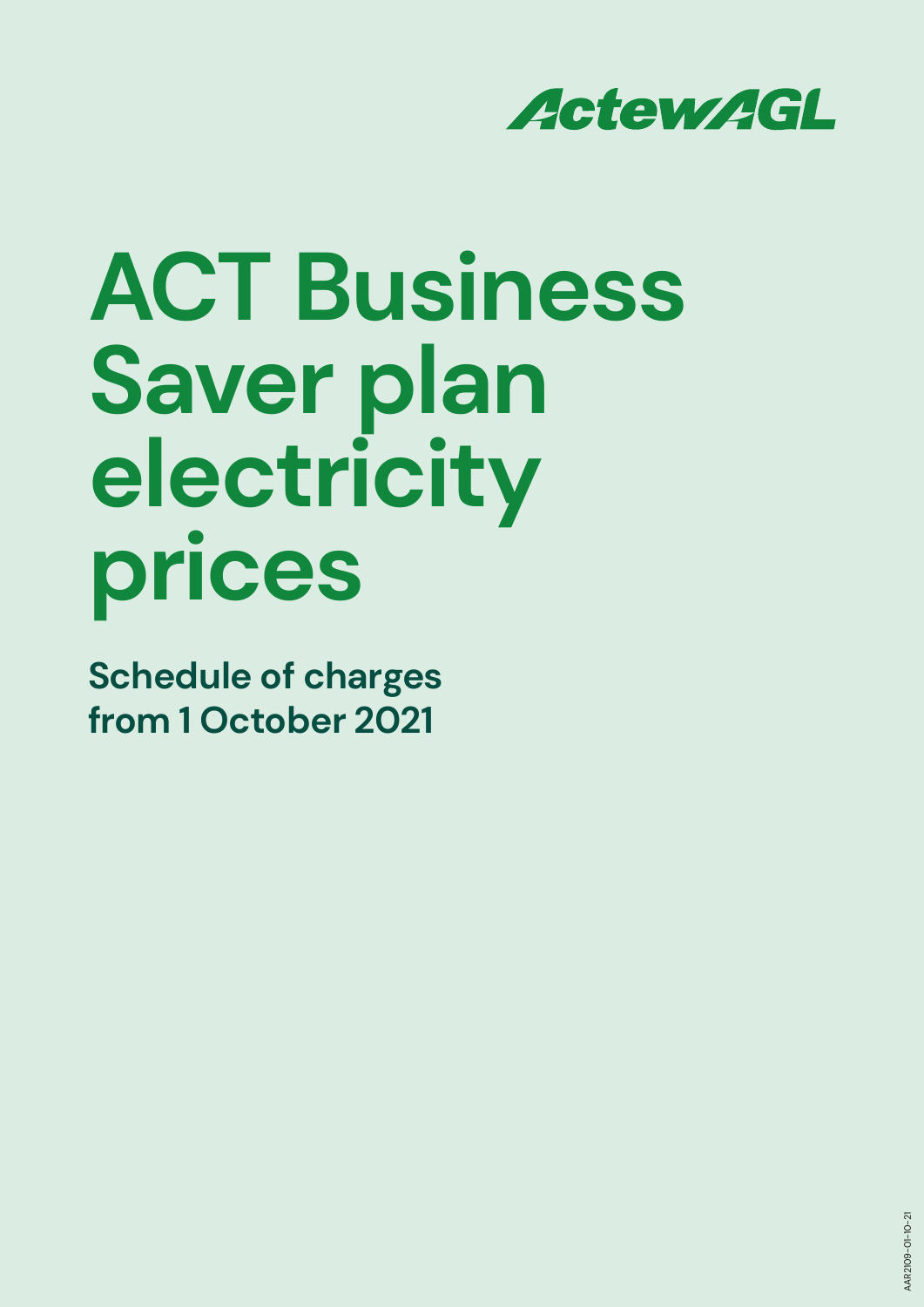# **ACT Business Saver plan electricity prices**

#### **Schedule of charges from 1 October 2021**

#### **Prices explained**

| Supply charge | A fixed price per day.                                                                                                  |
|---------------|-------------------------------------------------------------------------------------------------------------------------|
| Usage charge  | A price per unit of usage (measured in kilowatt hours (kWh)) for the amount of electricity you use at<br>your premises. |

#### **ACT Business customers only**

| Plan                                |            | <b>GST</b> exclusive | <b>GST</b> inclusive | All times are Australian<br><b>Eastern Standard Time</b> |
|-------------------------------------|------------|----------------------|----------------------|----------------------------------------------------------|
| <b>Business Saver plan</b>          |            |                      |                      |                                                          |
| Supply charge                       | \$ per day | 1.186364             | 1.305000             |                                                          |
| Usage for the first 330 kWh per day | $$$ /kWh   | 0.259968             | 0.285935             | All day every day.                                       |
| For usage thereafter                | \$/kWh     | 0.317273             | 0.349000             | All day every day.                                       |

This offer is 18 per cent less than the reference price. Annual cost per year is \$6,196 for an average small business using 20,000 kWh a year in the Evoenergy network.

| <b>Business Saver TOU plan</b> |            |          |          |                       |  |  |  |
|--------------------------------|------------|----------|----------|-----------------------|--|--|--|
| Supply charge                  | \$ per day | 1.186364 | 1.305000 |                       |  |  |  |
| Peak usage                     | \$/kWh     | 0.336364 | 0.370000 | 7am-5pm on weekdays   |  |  |  |
| Shoulder usage                 | \$/kWh     | 0.240909 | 0.265000 | 5pm-10pm on weekdays. |  |  |  |
| Off-peak usage                 | $$$ /kWh   | 0.177273 | 0.195000 | All other times       |  |  |  |

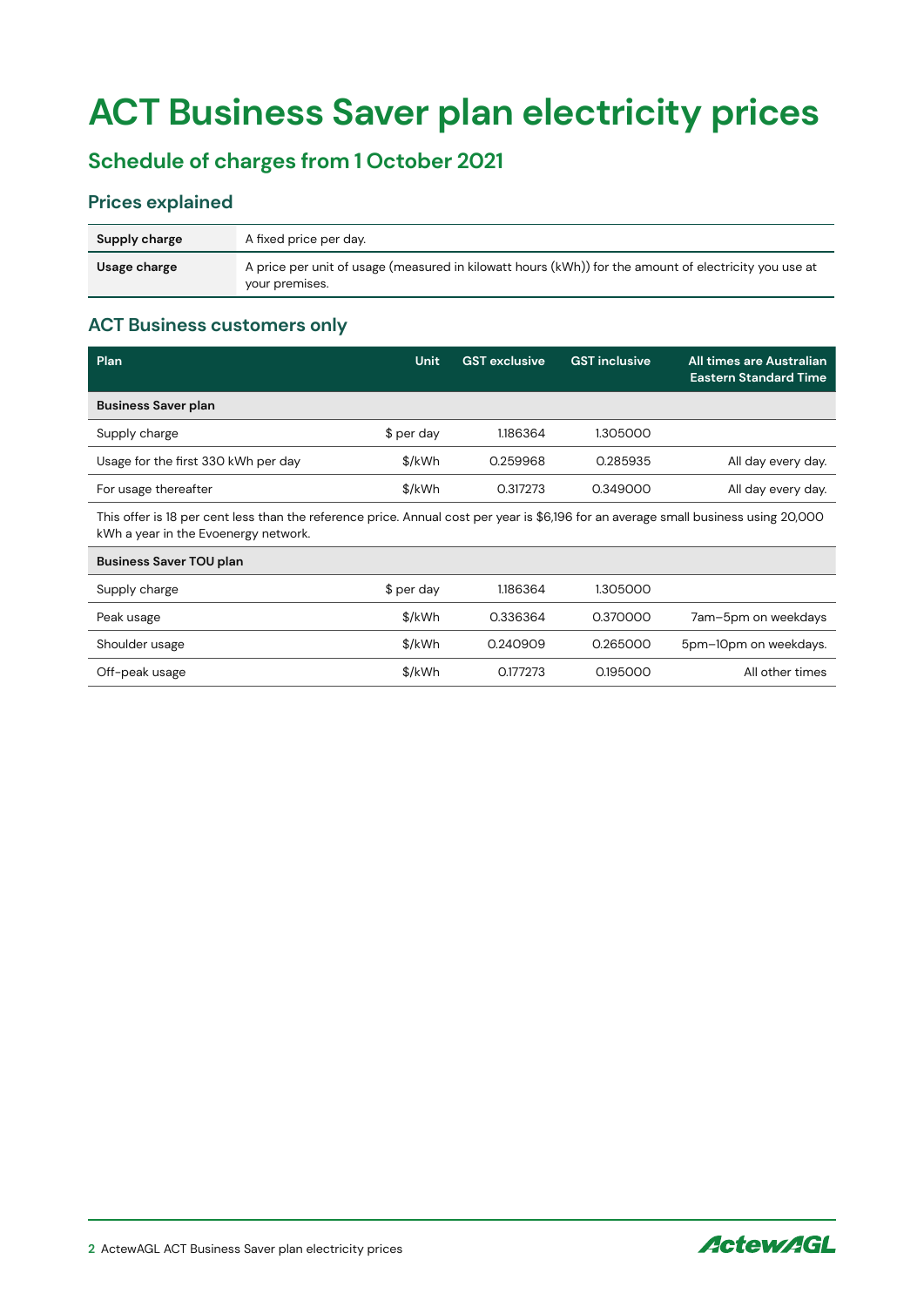#### **Other information and fees**

From time-to-time, you might be charged extra fees and charges. These vary depending on your contract type. If a government, regulator, network distributor or a metering service provider applies, varies or introduces a fee, charge or tax, we may pass through all or part of this varied or new fee, charge or tax to you.

|     |                                                                                    | <b>GST exclusive</b> | <b>GST inclusive</b> |  |  |  |  |
|-----|------------------------------------------------------------------------------------|----------------------|----------------------|--|--|--|--|
|     | Service charges                                                                    |                      |                      |  |  |  |  |
| 1.  | Visit to re-energise or de-energise a premises                                     |                      |                      |  |  |  |  |
|     | Business hours re-energise<br>$\bullet$                                            | 81.92                | 90.11                |  |  |  |  |
|     | After hours re-energise<br>$\bullet$                                               | 102.27               | 112.50               |  |  |  |  |
|     | de-energise (not for late payment)<br>$\bullet$                                    | 81.92                | 90.11                |  |  |  |  |
| 2.  | Special meter read (including moving in and moving out of your supply address)     | 35.44                | 38.98                |  |  |  |  |
| 3.  | Check read deposit (refunded if the original reading was incorrect)                | 35.44                | 38.98                |  |  |  |  |
| 4.  | Attendance (debt collection) first visit in a 12-month period (in business hours)  | 59.09                | 65.00                |  |  |  |  |
| 5.  | Attendance (debt collection) within a year of a previous visit (in business hours) | 77.27                | 85.00                |  |  |  |  |
| 6.  | De-energise a premises for non-payment                                             | 163.83               | 180.21               |  |  |  |  |
| 7.  | Manual reading service fee per read for smart meters (fee per read)                | 105.00               | 115.50               |  |  |  |  |
| 8.  | Wasted site visit                                                                  | 102.00               | 112.20               |  |  |  |  |
| 9.  | Establish supply                                                                   | 135.16               | 148.68               |  |  |  |  |
|     | <b>Administration charges</b>                                                      |                      |                      |  |  |  |  |
| 10. | Late payment fee*                                                                  | 15.00                | 15.00                |  |  |  |  |
| 11. | Dishonoured cheque fee*                                                            | 5.00                 | 5.00                 |  |  |  |  |
| 12. | Card reversal fee*                                                                 | 30.00                | 30.00                |  |  |  |  |
| 13. | Direct debit reject fee*                                                           | 1.15                 | 1.15                 |  |  |  |  |
| 14. | Cheque refund fee - personal cheque                                                | 0.40                 | 0.44                 |  |  |  |  |
| 15. | Cheque refund fee - bank cheque                                                    | 15.00                | 16.50                |  |  |  |  |
| 16. | Payment processing fee (% of payment made by debit or credit card)                 | 0.41%                | 0.45%                |  |  |  |  |

\* GST not applicable

Note: Distributor fees not listed above will be on-charged by the distributor. Complex jobs may require a quotation from the distributor.